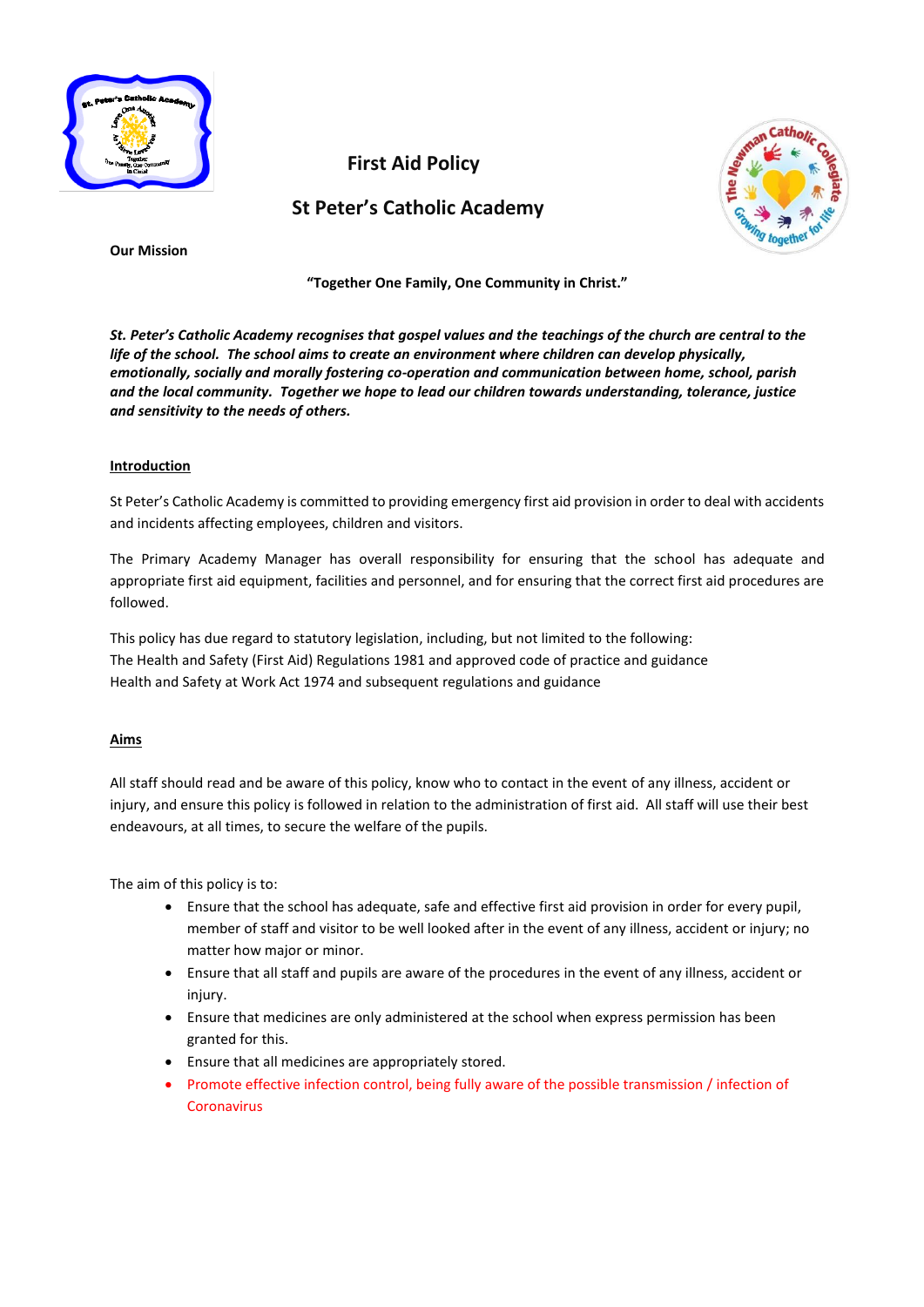## **The First Aid Team**

The main duties of first aiders are to give immediate first aid to pupils, staff or visitors and to ensure that an ambulance or other professional medical help is called, when necessary.

First aiders are to ensure that their first aid certificates are kept up-to-date through liaison with the Primary Academy Manager.

The current first aid appointed persons are:

Debra Johnson – First Aid Helen Wallace – First Aid Narin Bi – Paediatric First Aid Laura Bickerton - Paediatric First Aid Rebecca Hackney - Paediatric First Aid Michelle Simpson - Paediatric First Aid Shabana Kousar - Paediatric First Aid Uzma Hashmi - Paediatric First Aid Alyce Bridges - Paediatric First Aid

# **The First Aid Posts**

The first aid posts are located:

- Foundation Unit
- Administration Office
- Outside KS1 & KS2 toilets
- Staffroom

The first aiders are responsible for examining the contents of first aid boxes. These should be checked frequently and restocked as soon as possible after use. Items should be discarded safely after the expiry date has passed.

## **Emergency procedure in the event of an accident, illness or injury – PLEASE SEE APPENDIX A**

in the case of a pupil accident, the procedures are as follows:

The member of staff on duty calls for a first aider; or if the person can walk, takes him/her to a first aid post and calls for a first aider.

The first aider administers first aid and records in our Accident Book. There are two accident books; one for employees and one for non-employees.

If the child has had a bump on the head, appropriate first aid treatment must be given and a "bump on the head" note sent home with the child. Further observations must be made during the remainder of the day.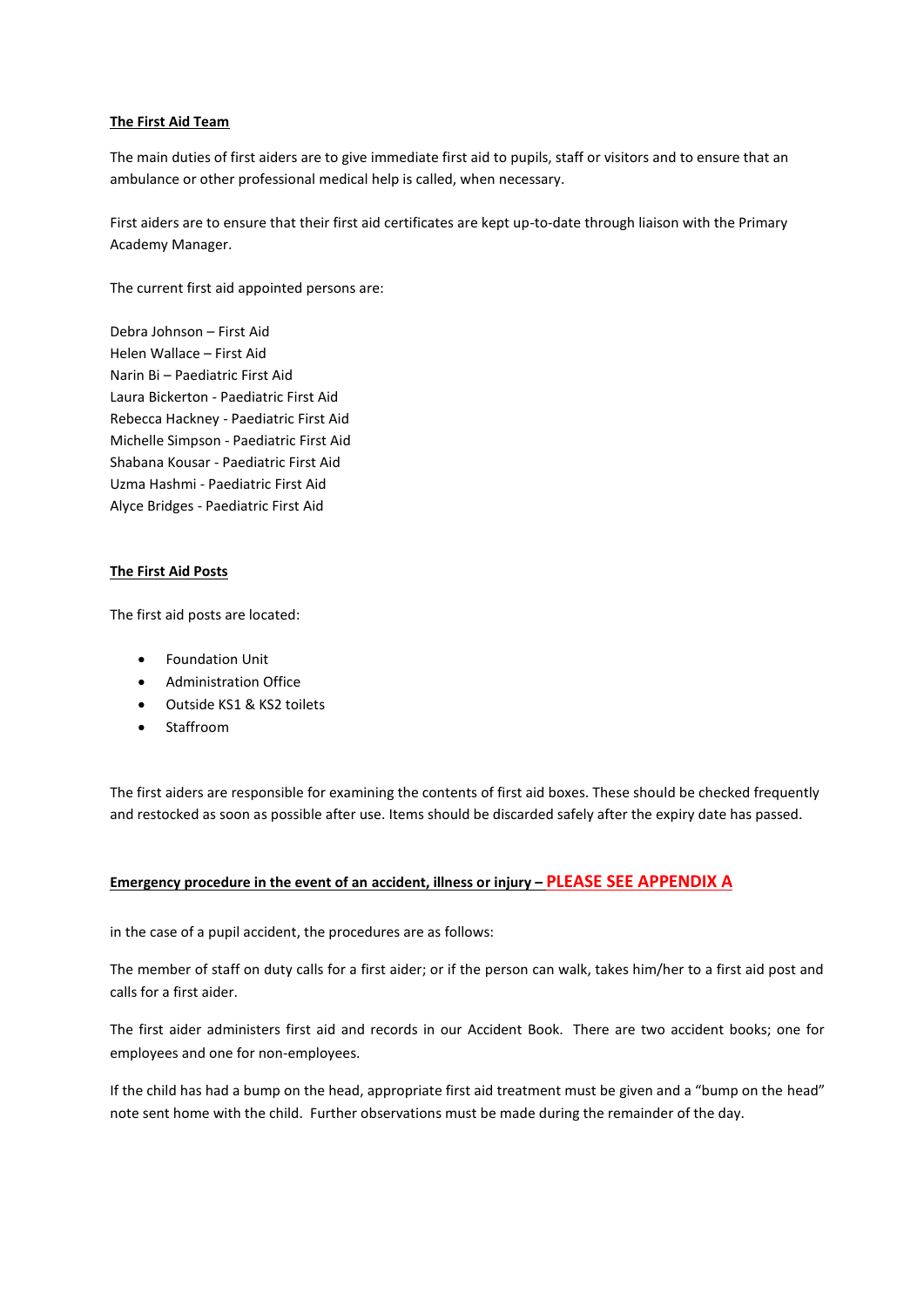If the injury is an injury such below then an Accident Record form must be completed and filed in the Admin Office.

fracture (finger, thumbs, toes) cuts/abrasions bruising strain/sprain minor burn/scald foreign body in eye assault minor electric shock/burn

or a major injury such as: fracture amputation dislocation loss of sight eye injury electric shock/burn hypothermia needing resuscitation loss of consciousness harmful substance acute illness

#### **Accidents/Illnesses requiring Hospital Treatment**

If a child has an incident, which requires urgent hospital treatment, the school will be responsible for calling an ambulance in order for the chid to receive urgent medical treatment. When an ambulance has been arranged, parents will then be informed and arrangements can be made where they should meet their child. In the case of non-urgent hospital treatment, parents will be informed immediately and arrangements made for the parents to collect their child.

It is vital therefore, that parents provide the school with up-to-date contact names and telephone numbers.

#### **School Visits**

Prior to the trip the organiser will assess the level of first aid provision required be undertaking a suitable and sufficient risk assessment of the event and persons involved. This will then be reviewed by the EVC.

Please refer to the Educational Visits Policy for more information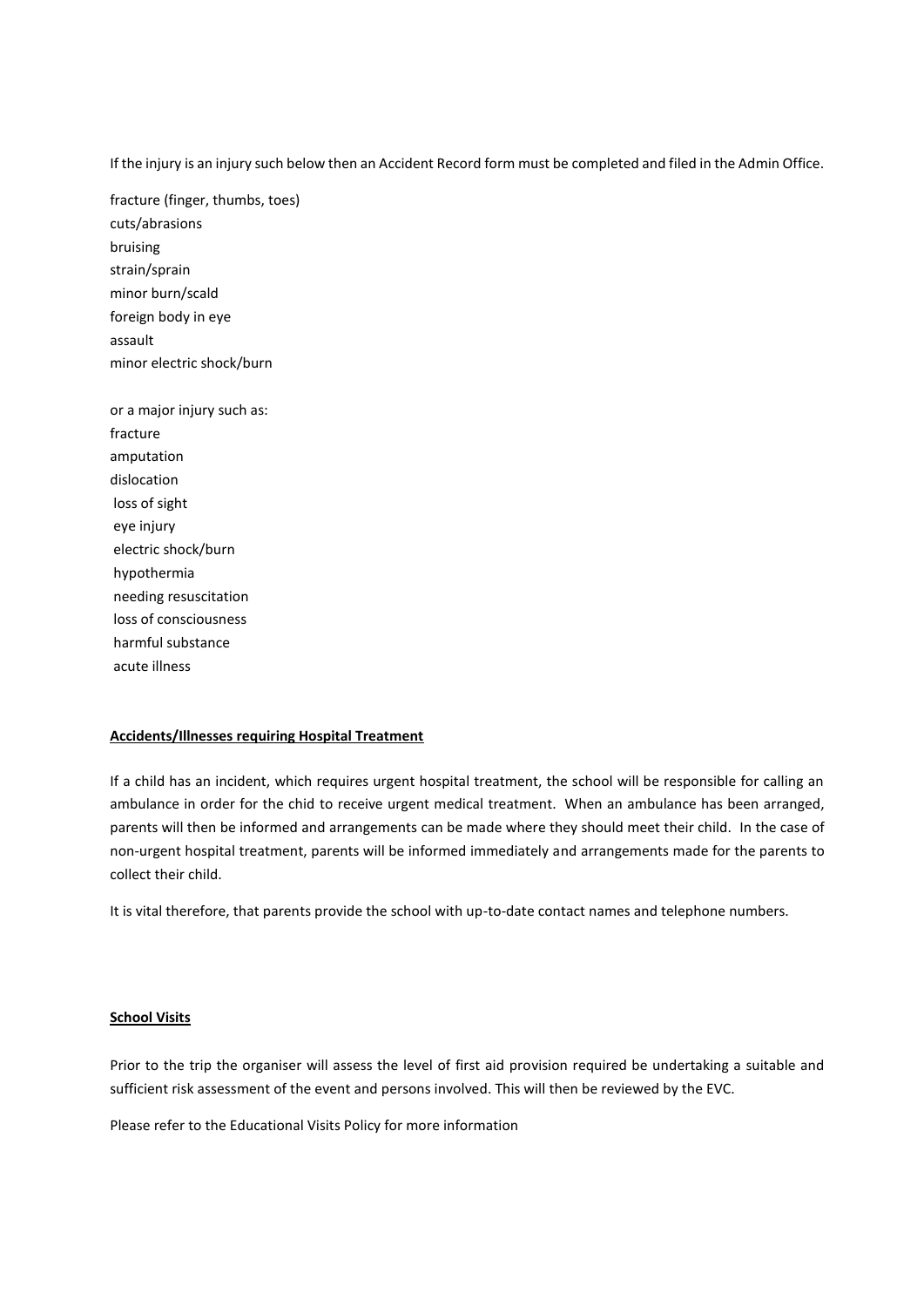### **Storage of medication**

Medicines are stored in the secured medicine cabinet in the Administration Office unless the individual product instructions require otherwise.

All medicines shall be stored in the original container in which they were dispensed, together with the prescriber's instructions for administration, and properly labelled, showing the name of the patient, the date of prescription and the date of expiry of the medicine.

All medicines will be returned to the parent to arrange for safe disposal when they are no longer required.

# **Administering prescribed medication in school – PLEASE SEE APPENDIX A**

Prescribed medicines may be administered in school by the office staff. These medicines will only be administered if they are dispensed from a doctor with the child's name on and clear dosage instructions included. In all cases, we must have written parental permission outlining the type of medicine, dosage and the time the medicine needs to be given. These forms are available in the Admin Office. Parents will need to complete a request form from the first day of administering the medicine.

If prescribed medicines can be taken outside of normal school hours then this will be encouraged. The staff member will administer the medicine and complete the necessary school medicine administration forms.

If a child refuses to take their medication, staff will accept their decision and inform the parents accordingly.

Staff will ensure that records must be kept, detailing the background of any medicine, which has been given.

Non-prescribed medicines may not be taken in school.

# **Pupils with Special Medical Needs – Individual Healthcare Plans**

Some pupils have medical conditions that, if not properly managed, could limit their access to education.

These children may be:

| Epileptic                                                     |
|---------------------------------------------------------------|
| Asthmatic                                                     |
| Have severe allergies, which may result in anaphylactic shock |
| <b>Diabetic</b>                                               |

Such pupils are regarded as having medical needs. Most children with medical needs are able to attend school regularly and, with support from the school, can take part in most school activities. However, school staff may need to take extra care in supervising some activities to make sure that these pupils, and others, are not put at risk.

An individual health care plan can help schools to identify the necessary safety measures to support pupils with medical needs and ensure that they are not put at risk. Parents/guardians have prime responsibility for their child's health and should provide schools with information about their child's medical condition. Parents, and the pupil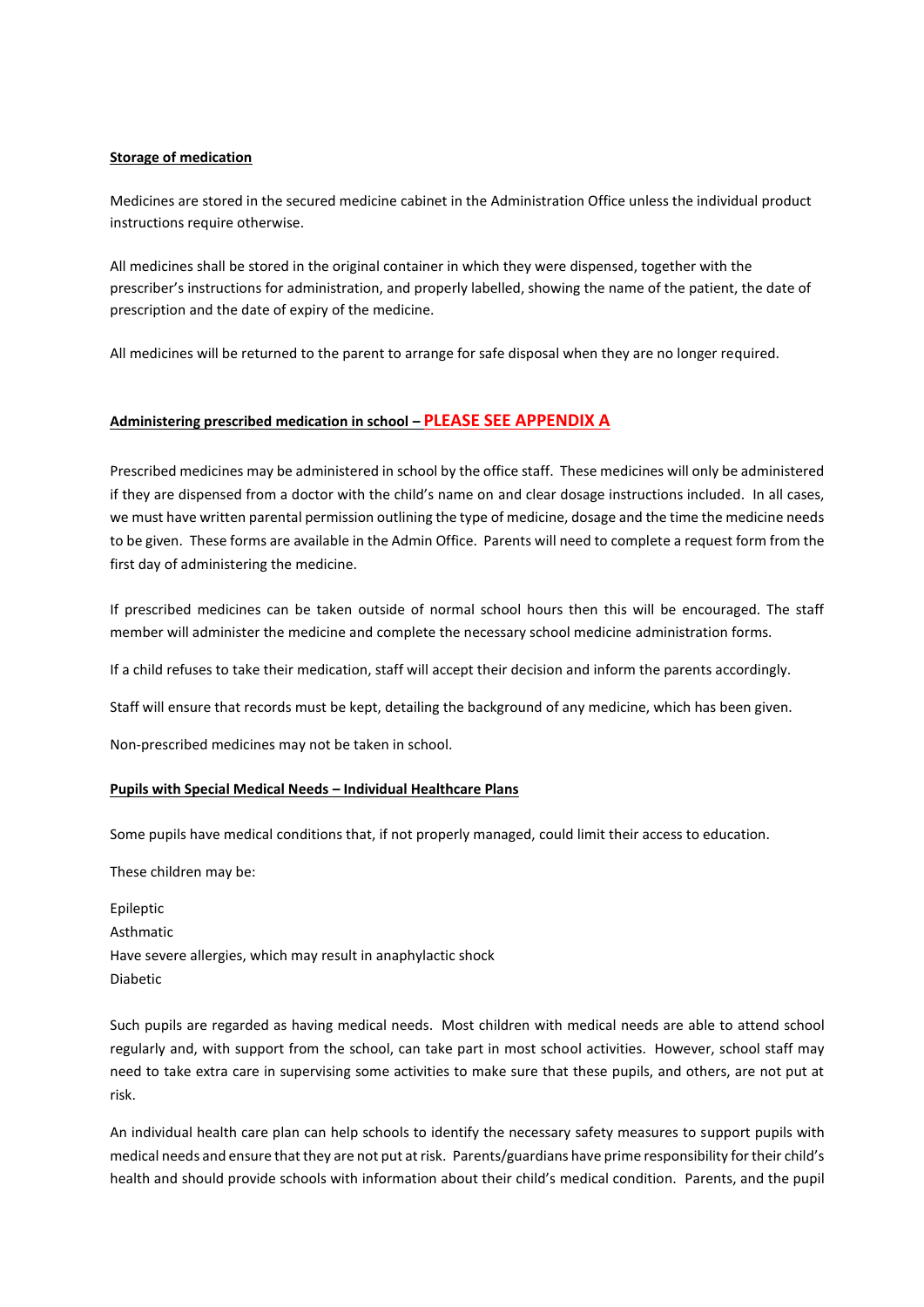if they are mature enough, should give details in conjunction with their child's GP and Paediatrician. A school nurse may also provide additional background information and practical training for school staff.

**Coronavirus – please see Appendix A**

### **Monitoring and review**

All members of staff are required to familiarise themselves with this policy as part of their induction programme.

**Reviewed:** September 2021

Chair of Academy Committee: Mr Peter Kelly

Signature\_\_\_\_\_\_\_\_\_\_\_\_\_\_\_\_\_\_\_\_\_\_\_\_

Date\_\_\_\_\_\_\_\_\_\_\_\_\_\_\_\_\_\_\_\_\_\_\_\_\_\_\_\_

**Appendix A – COVID 19**

Administering First Aid with Consideration to Coronavirus